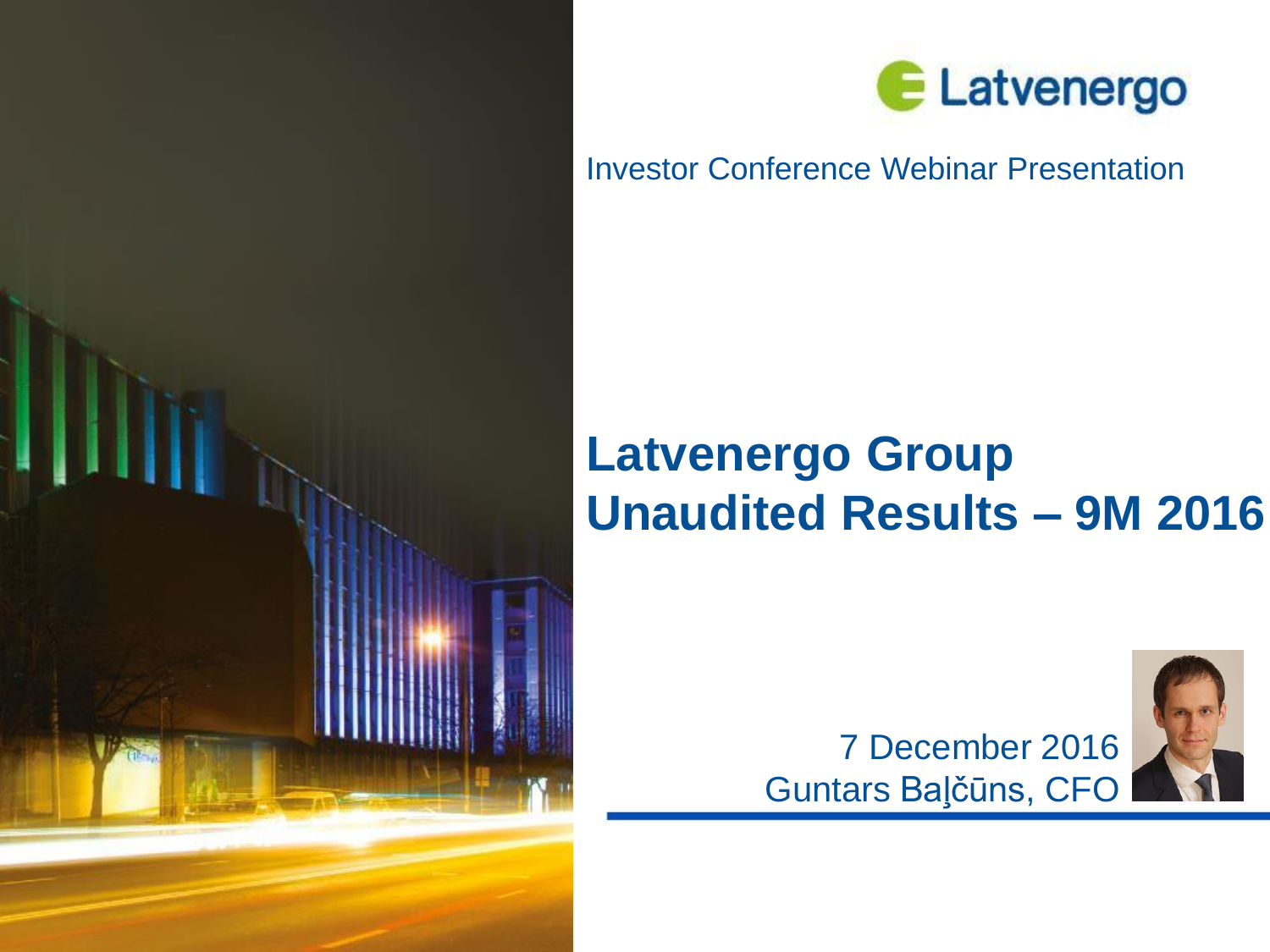# **Disclaimer**

This presentation and any materials distributed or made available in connection herewith (collectively, the "presentation") have been prepared by Latvenergo AS (the "Company") solely for your use and benefit for information purposes only. By accessing, downloading, reading or otherwise making available to yourself any content of the presentation, in whole or in part, you hereby agree to be bound by the following limitations and accept the terms and conditions as set out below.

You are only authorized to view, print and retain a copy of the presentation solely for your own use. No information contained in the presentation may be copied, photocopied, duplicated, reproduced, passed on, redistributed, published, exhibited or the contents otherwise divulged, released or disseminated, directly or indirectly, in whole or in part, in any form by any means and for any purpose to any other person than your directors, officers, employees or those persons retained to advise you, who agree to be bound by the limitations set out herein.

The presentation does not constitute or form part of, and should not be construed as, an offer, solicitation or invitation to subscribe for, underwrite or otherwise acquire, any securities of the Company or any member of its group nor should it or any part of it form the basis of, or be relied on in connection with, any contract to purchase or subscribe for any securities of the Company or any member of its group, nor shall it or any part of it form the basis of or be relied on in connection with any contract or commitment whatsoever. Any person considering the purchase of any securities of the Company must inform himself or herself independently before taking any investment decision. The presentation has been provided to you solely for your information and background and is subject to amendment. Further, the information in this presentation has been compiled based on information from a number of sources and reflects prevailing conditions as of its date, which are subject to change.

The information in this presentation is subject to verification, completion and change without notice and the Company is not under any obligation to update or keep current the information contained herein. Accordingly, no representation or warranty, express or implied, is made or given by or on behalf of the Company or any of its respective members, directors, officers or employees or any other person as to the accuracy, completeness or fairness of the information or opinions contained in this presentation, and any reliance you place on such information or opinions will be at your sole risk. Neither the Company nor any of its respective members, directors, officers or employees nor any other person accepts any liability whatsoever for any loss howsoever arising from any use of this presentation or its contents or otherwise arising in connection therewith.

This presentation includes "forward-looking statements," which include all statements other than statements of historical facts, including, without limitation, any statements preceded by, followed by or that include the words "targets," "believes," "expects," "aims," "intends," "will," "may," "anticipates," "would," "plans," "could" or similar expressions or the negative thereof. Such forward-looking statements involve known and unknown risks, uncertainties and other important factors beyond the Company's control that could cause the actual results, performance or achievements of the Company to be materially different from future results, performance or achievements expressed or implied by such forward-looking statements. Such forward-looking statements are based on numerous assumptions regarding the Company's present and future business strategies and the environment in which the Company will operate in the future. By their nature, forward-looking statements involve risks and uncertainties because they relate to events and depend on circumstances that may or may not occur in the future. Accordingly, any reliance you place on such forward-looking statements will be at your sole risk. These forward-looking statements speak only as at the date as of which they are made. Past performance of the Company cannot be relied on as a guide to future performance. No statement in this presentation is intended to be a profit forecast.

This presentation is not directed to, or intended for distribution to or use by, any person or entity that is a citizen or resident or located in any locality, state, country or other jurisdiction where such distribution, publication, availability or use would be contrary to law or regulation or which would require any registration or licensing within such jurisdiction.

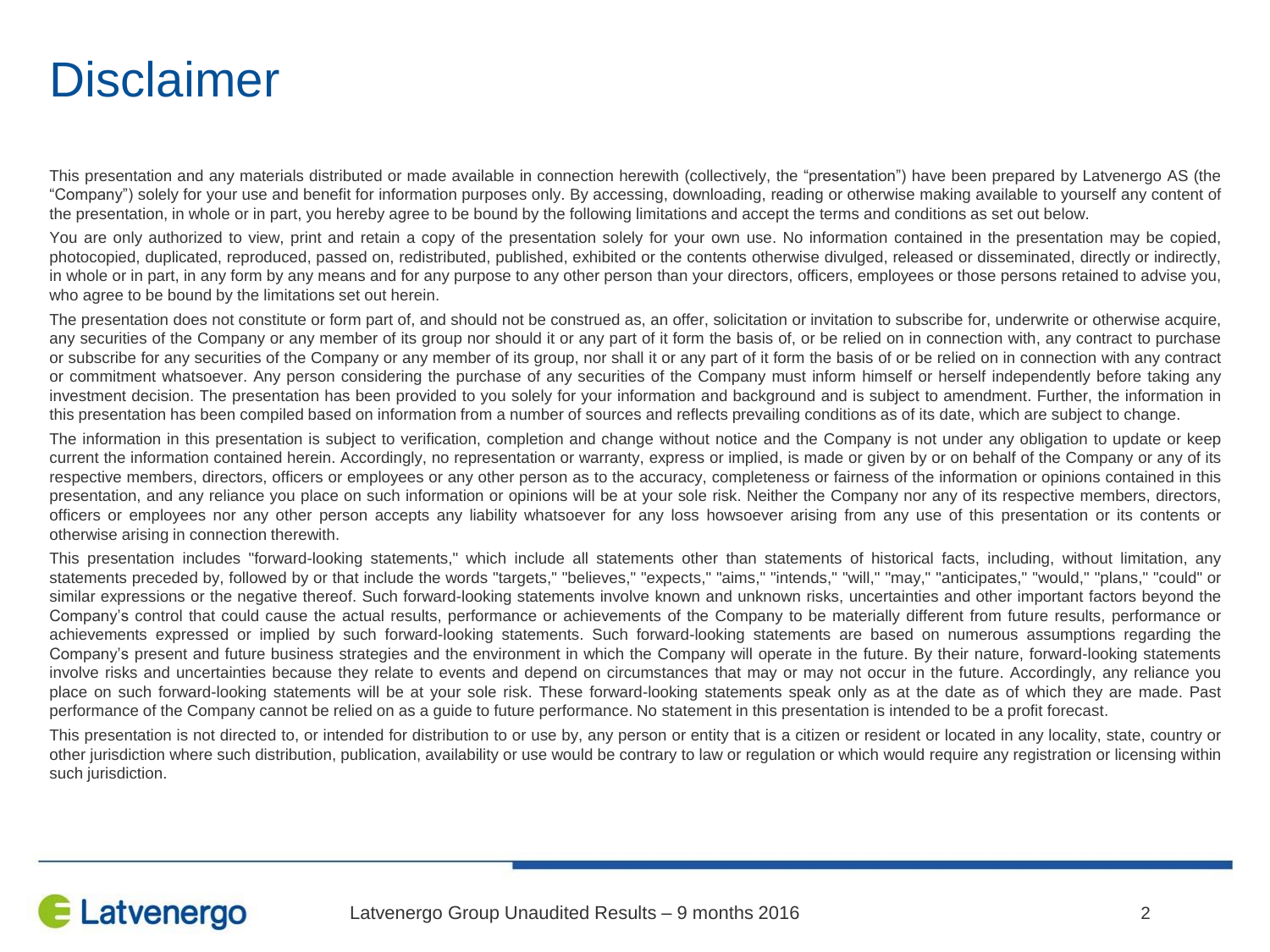# Agenda

## Group Profile

## Financials 9M 2016

- Market Overview ь
- Revenue and Profitability
- Segment Results
- **Investments**
- Funding

## Current Issues

Latvenergo Group Strategy

Q&A

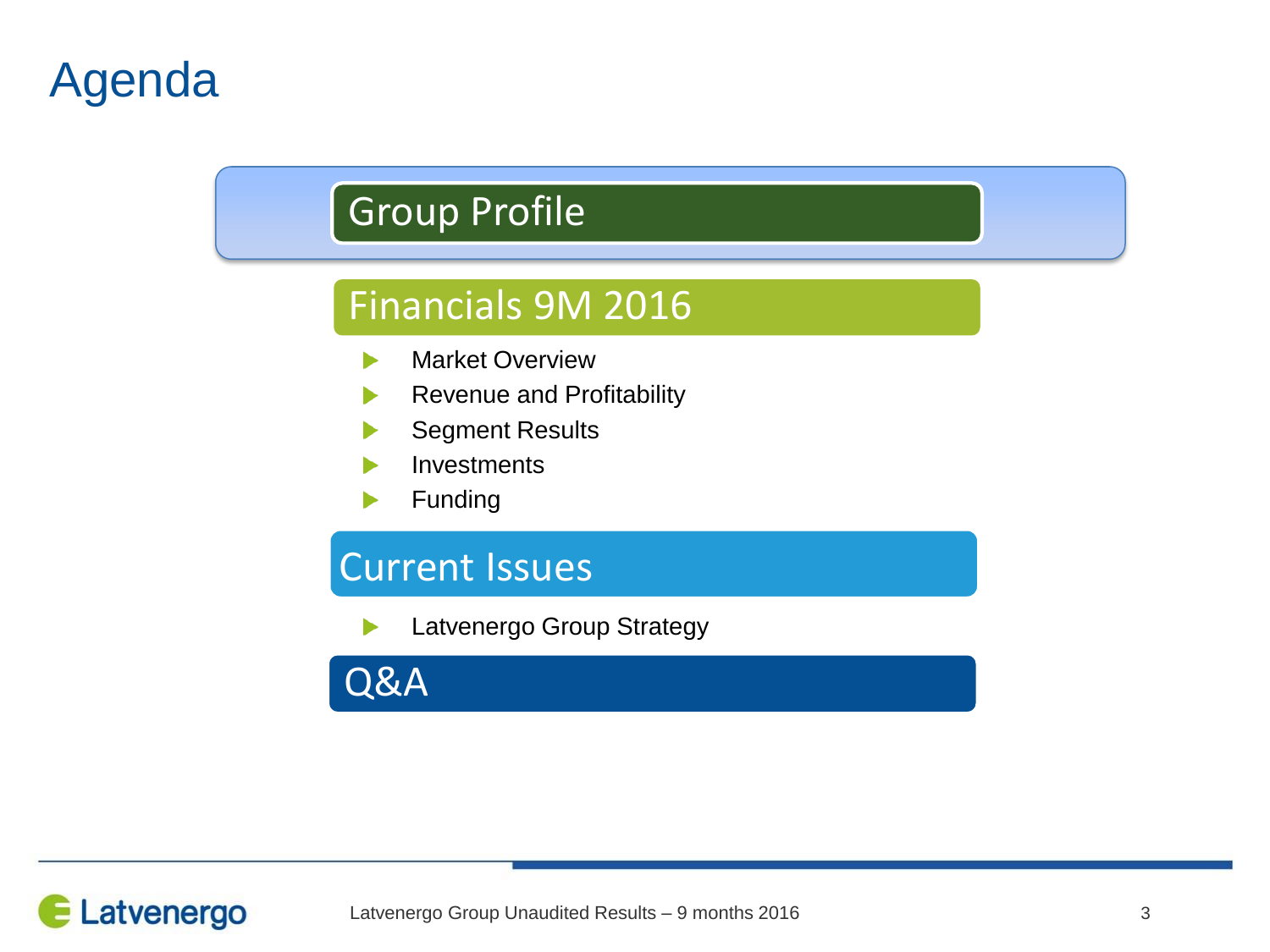# Group Profile

## **General**

- Vertically integrated utility
- Wholly-owned by the Republic of Latvia
- 4,184 employees
- Latvenergo Credit rating: Moody's Baa2/stable

## Latvenergo Group structure **Conservation Containst Conservation** Conservation Cataloguents



## Main facts

- Installed generation capacities:
	- Riga CHPPs 1,025 MW<sub>ol</sub>; 1,617 MW<sub>th</sub>
	- Daugava HPPs 1,536 MW<sub>el</sub>
	- Liepaja and small plants 8 MW<sub>el</sub>; 227 MW<sub>th</sub>
- Length of power lines:
	- Distribution 94.1 thsd. km
	- Transmission 5.3 thsd. km
- Retail customers 855 thsd.
- Market share in the Baltics  $\sim 1/3$

- Generation and supply (58% of revenues; 57% of EBITDA)
	- Latvenergo AS (LV)
	- Elektrum Eesti OU (EE)
	- Elektrum Lietuva UAB (LT)
	- Liepājas enerģija SIA (LV)
	- Enerģijas publiskais tirgotājs AS (LV)
- Distribution (31% of revenues; 26% of EBITDA)
	- Sadales tīkls AS (LV)
- Transmission assets (5% of revenues; 13% of EBITDA)
	- Latvijas elektriskie tīkli AS (LV)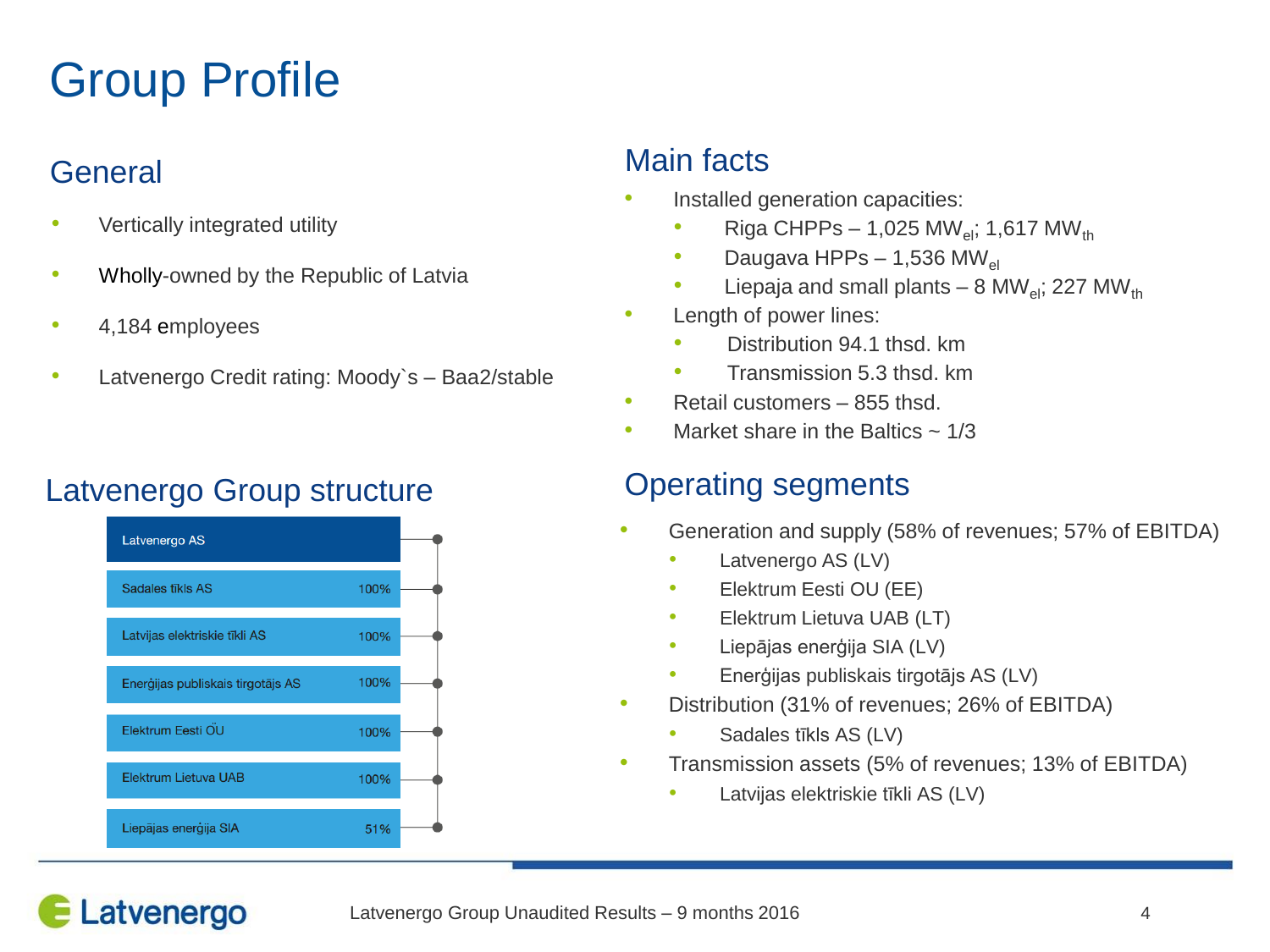# Agenda

## Group Profile

## Financials 9M 2016

- Market Overview ь
- Revenue and Profitability  $\blacktriangleright$
- Segment Results
- **Investments**
- Funding▶

Current Issues

Q&A

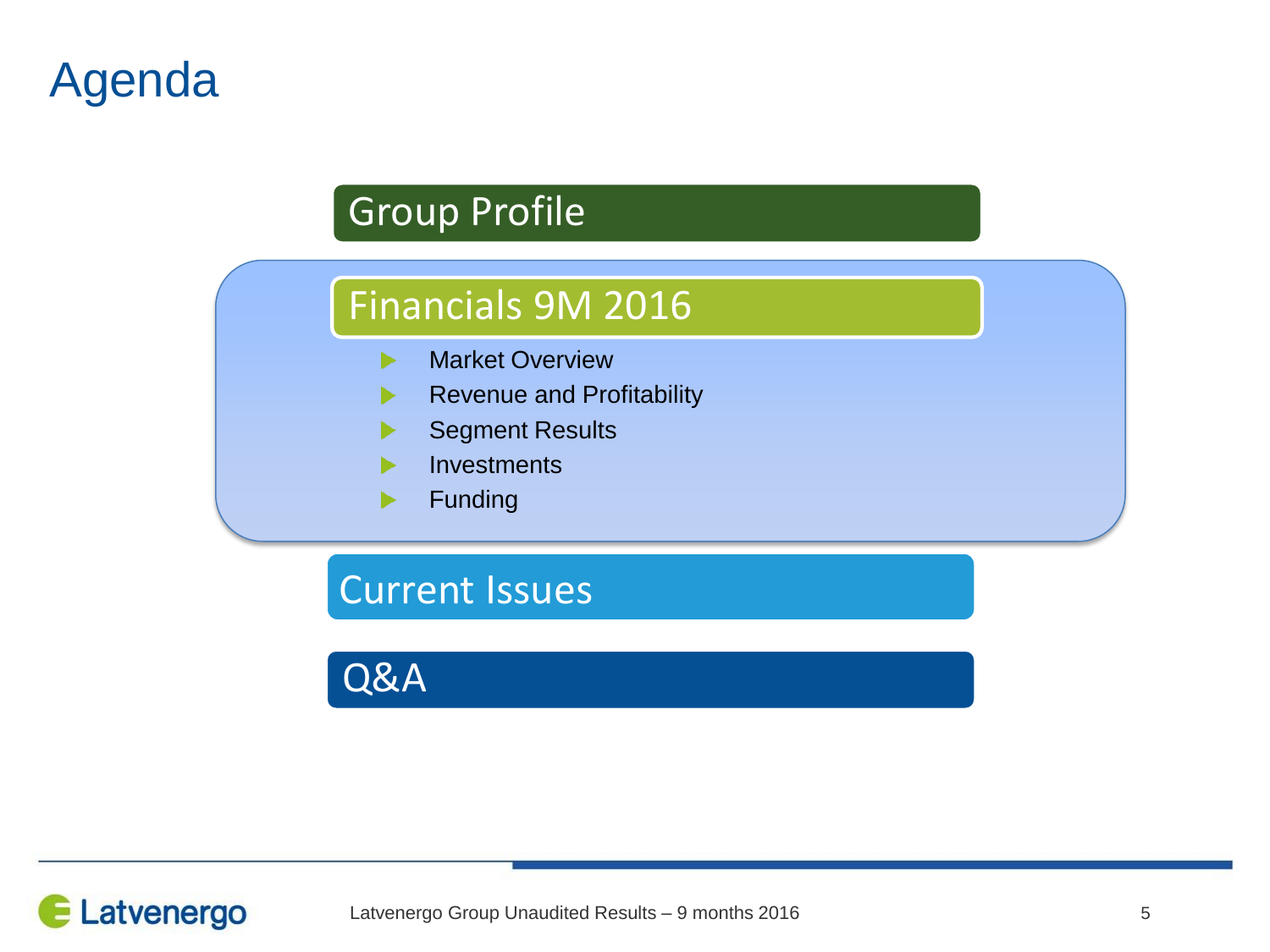## Market Overview Lower electricity and gas prices in Latvia

## Convergence of electricity price Key highlights



### Lower price of natural gas



<sup>\*</sup> Tariff forecast of Latvijas Gāze AS in November 2016 [http://www.lg.lv/uploads/filedir/File/Vestnesis/2016/2016.11.\\_Tarifi.pdf](http://www.lg.lv/uploads/filedir/File/Vestnesis/2016/2016.11._Tarifi.pdf)

- Nord Pool price in Latvia and Lithuania decreased by 12% and 10% respectively (35.5 EUR/MWh and 36.0 EUR/MWh), while it increased in Estonia and Finland by 2% and 5% respectively (31.6 EUR/MWh and 30.7 EUR/MWh)
- Electricity price increase in the Nordic countries determined by colder weather conditions at the beginning of 2016 and repair works of power plants and transmission infrastructure in summer months
- New interconnections have contributed to electricity spot price convergence between Finland and the Baltics
- Natural gas price in Latvia decreased by 26% reaching 23.1 EUR/MWh

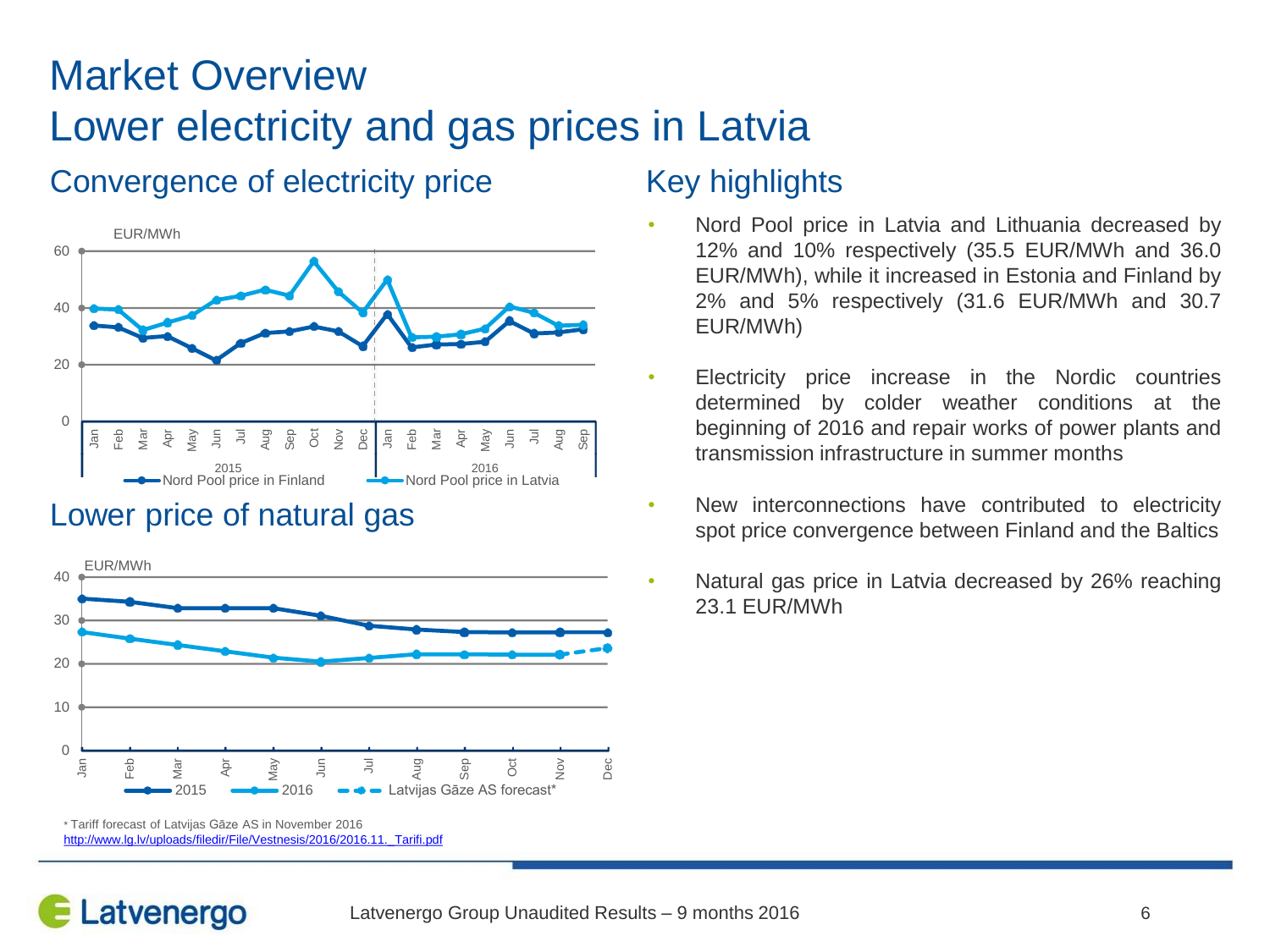# Revenue and Profitability



## Revenue dynamics by segments Key highlights

## EBITDA increased in all segments EBITDA weight by segments



- The results were mainly positively impacted by lower prices of natural gas and electricity, and by 13% higher electricity output at Daugava HPPs
- EBITDA margin 39% (9M 2015: 31%)
- ROE 5.3% (9M 2015: 3.4%)

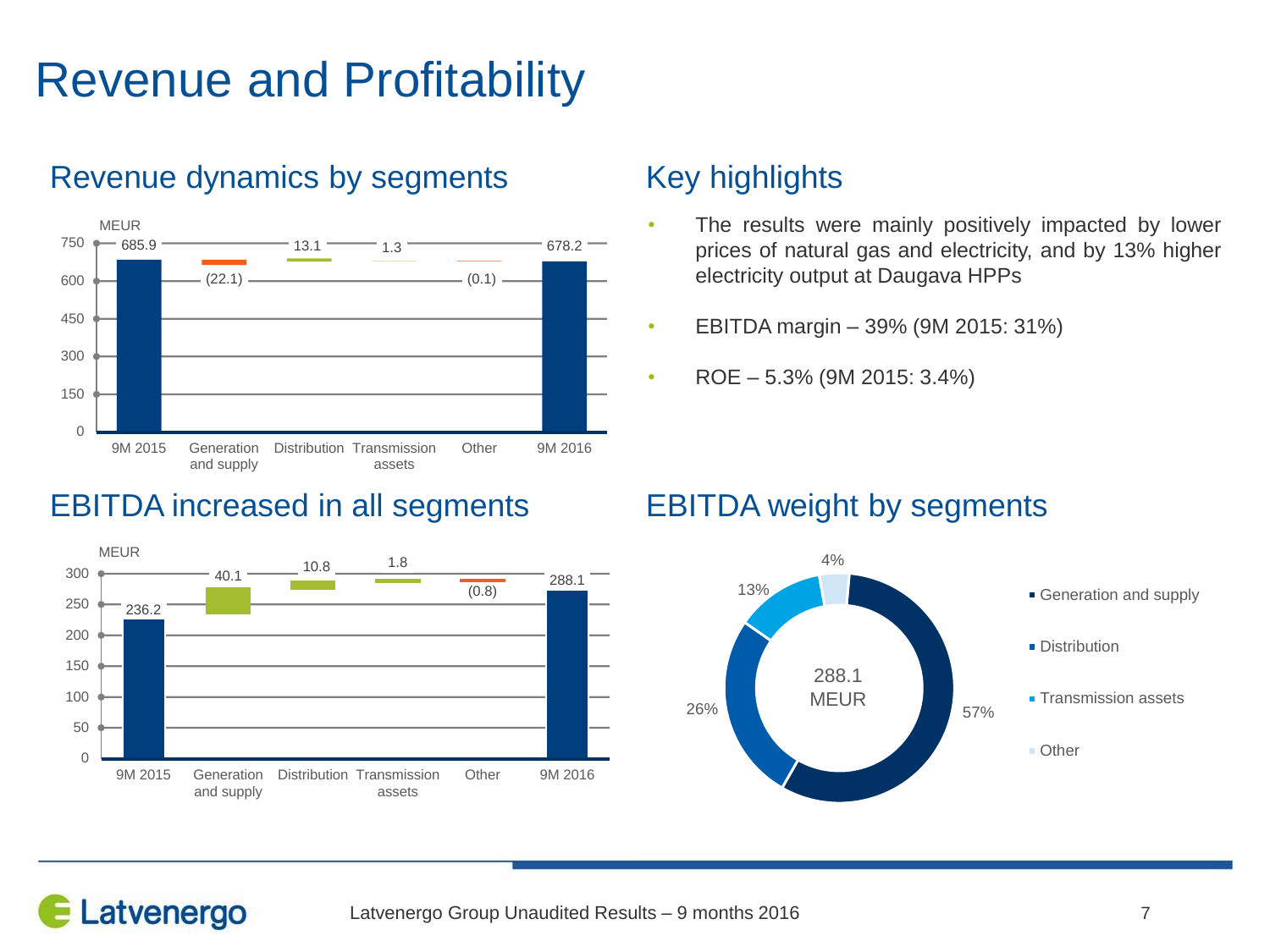# Generation and Supply



## Segment EBITDA increased Key highlights



## 3,052 GWh of electricity generated



- The results of the segment were positively impacted by lower prices of natural gas and electricity, and higher electricity output at Daugava HPPs
- Electricity generation increased by 14% and total electricity generated represents 54% of retail electricity supply (9M 2015: 46%)
- Effective and operative operations of Riga CHPPs precluded the electricity price increase risk
- Latvenergo Group maintains leading electricity supplier position in the Baltics

## Latvenergo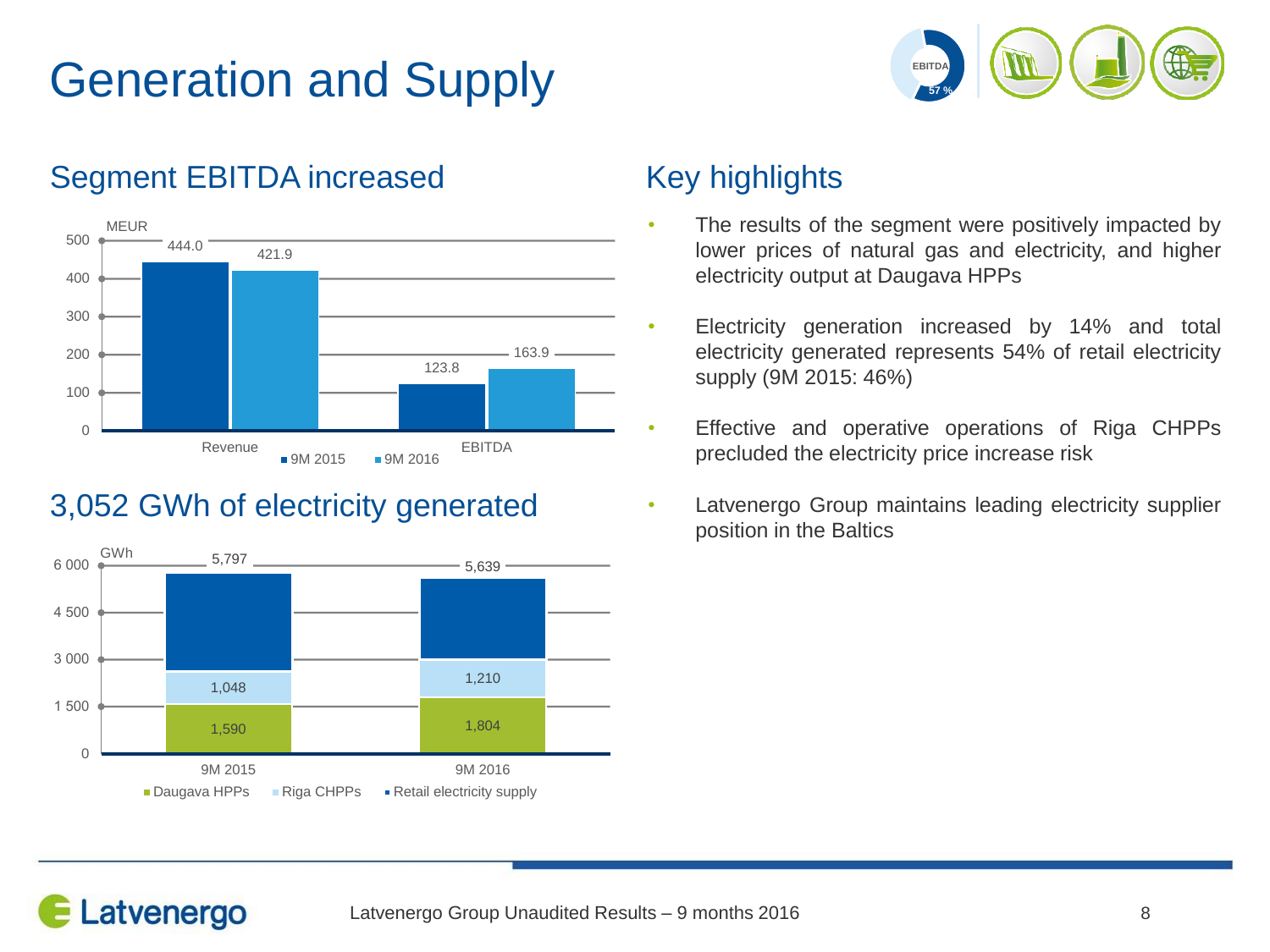## **Distribution**



## Revenue and EBITDA Key highlights



Assets, investments and distributed **electricity** 

|                         |             | 9M 2015 | 9M 2016 |
|-------------------------|-------------|---------|---------|
| Assets                  | <b>MEUR</b> | 1,281   | 1,315   |
| Investments             | <b>MEUR</b> | 71      | 74      |
| Distributed electricity | GWh         | 4,646   | 4,770   |

- Positive impact on the results due to increased distribution services revenue (+12.5 MEUR), while negative impact – higher purchasing cost of distribution losses (–2.3 MEUR)
- Electricity distributed reached 4,770 GWh (9M 2015: 4,646 GWh)
- As of 1 August 2016, the new balanced electricity distribution system service tariffs come into force

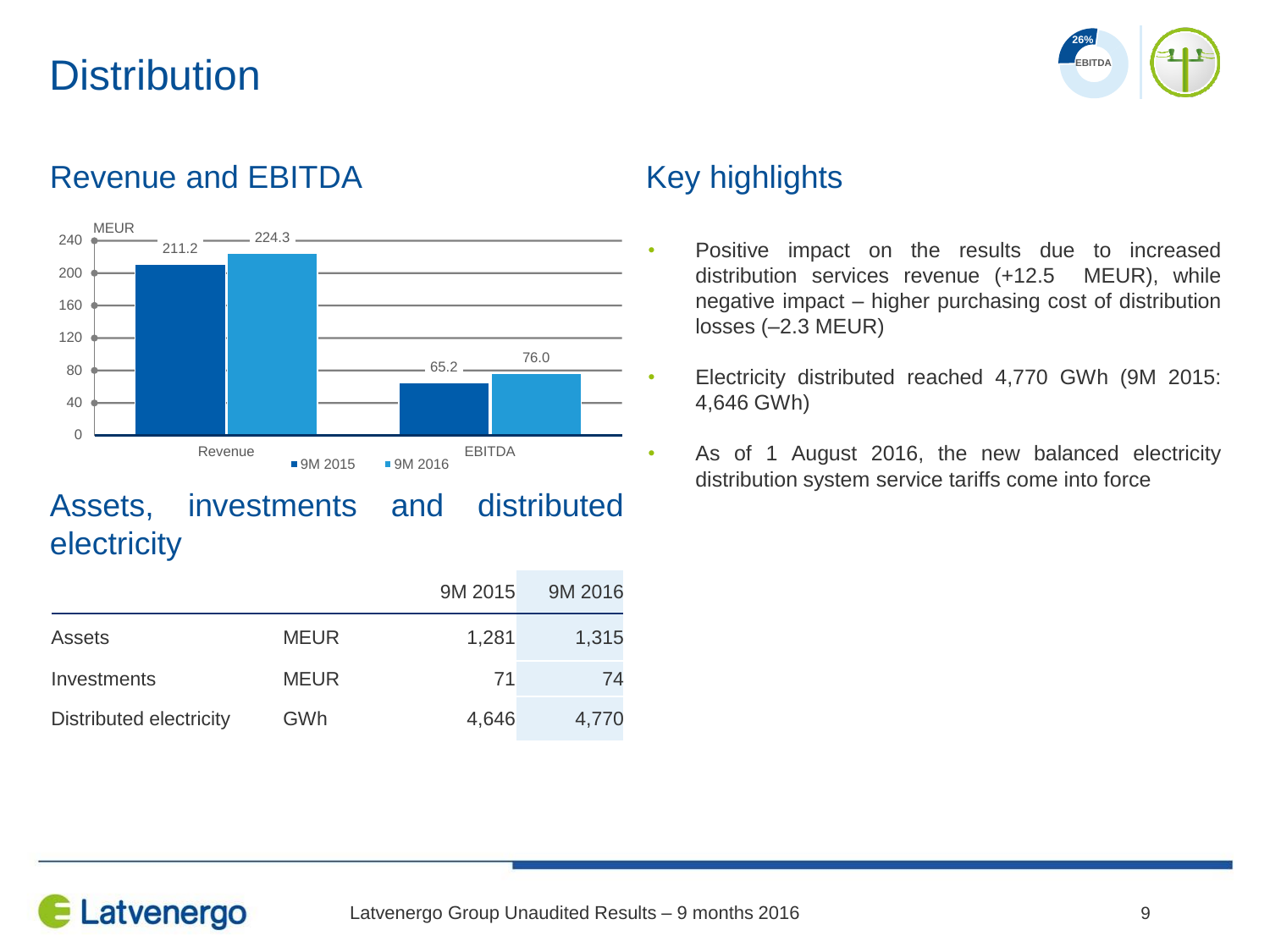## Transmission Assets





## Segment EBITDA and revenue Key highlights

- Positive impact on profitability due to a gradual inclusion of the value of regulatory asset revaluation reserve into the lease
- Investment in transmission system assets 16.4 MEUR, which is by 11% more than in 9M last year

### Assets and investments

|             |             | 9M 2015 | 9M 2016 |
|-------------|-------------|---------|---------|
| Assets      | <b>MEUR</b> | 435     | 415     |
| Investments | <b>MEUR</b> | 15      | 16      |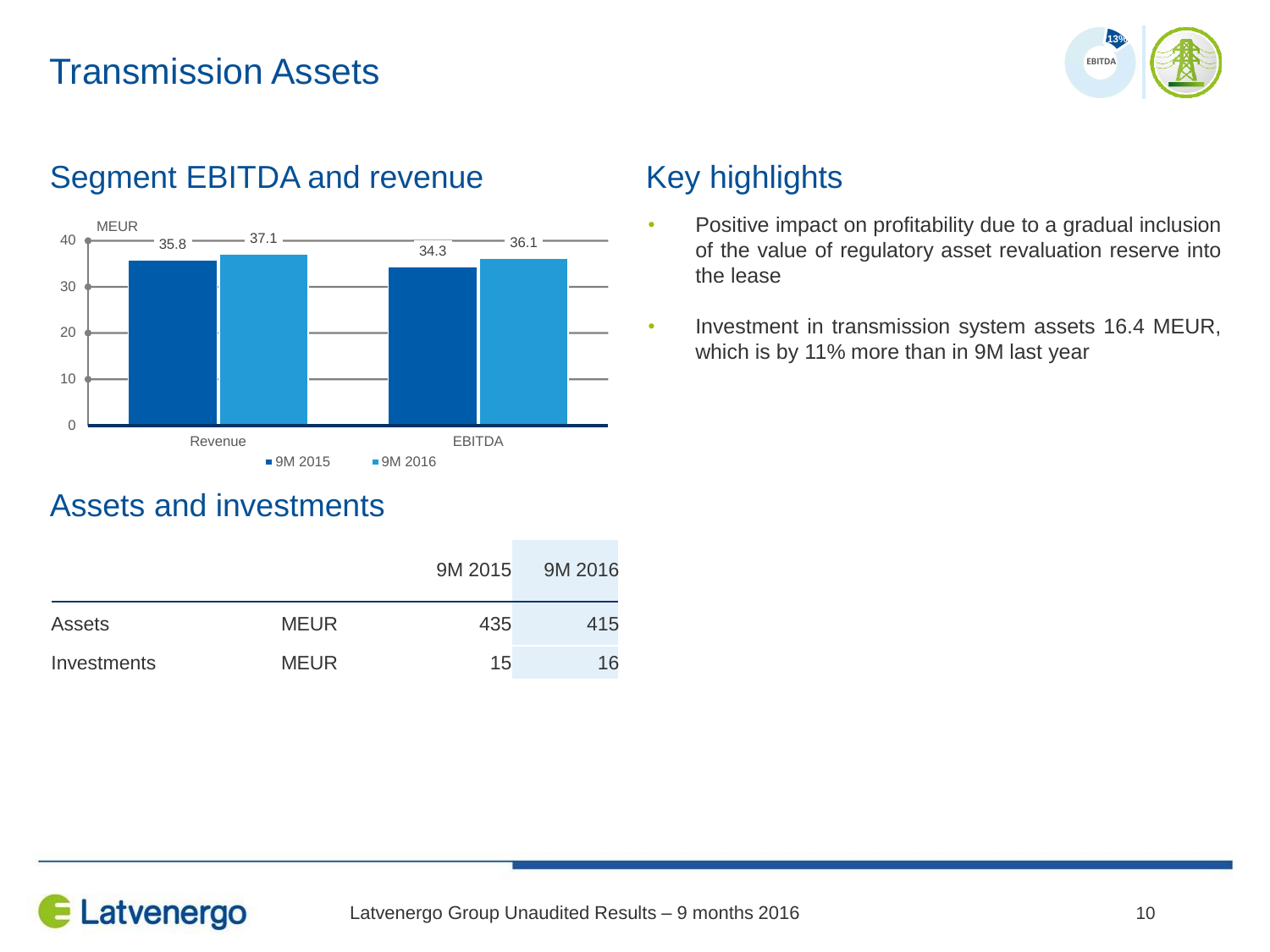## **Investments**



### Investment division by segments Key highlights

- Investments in Daugava HPPs hydropower unit reconstruction amounted to 23.7 MEUR
- Network service quality and technical parameters gradually improved by investments in networks assets



### Major investment projects

Latvenergo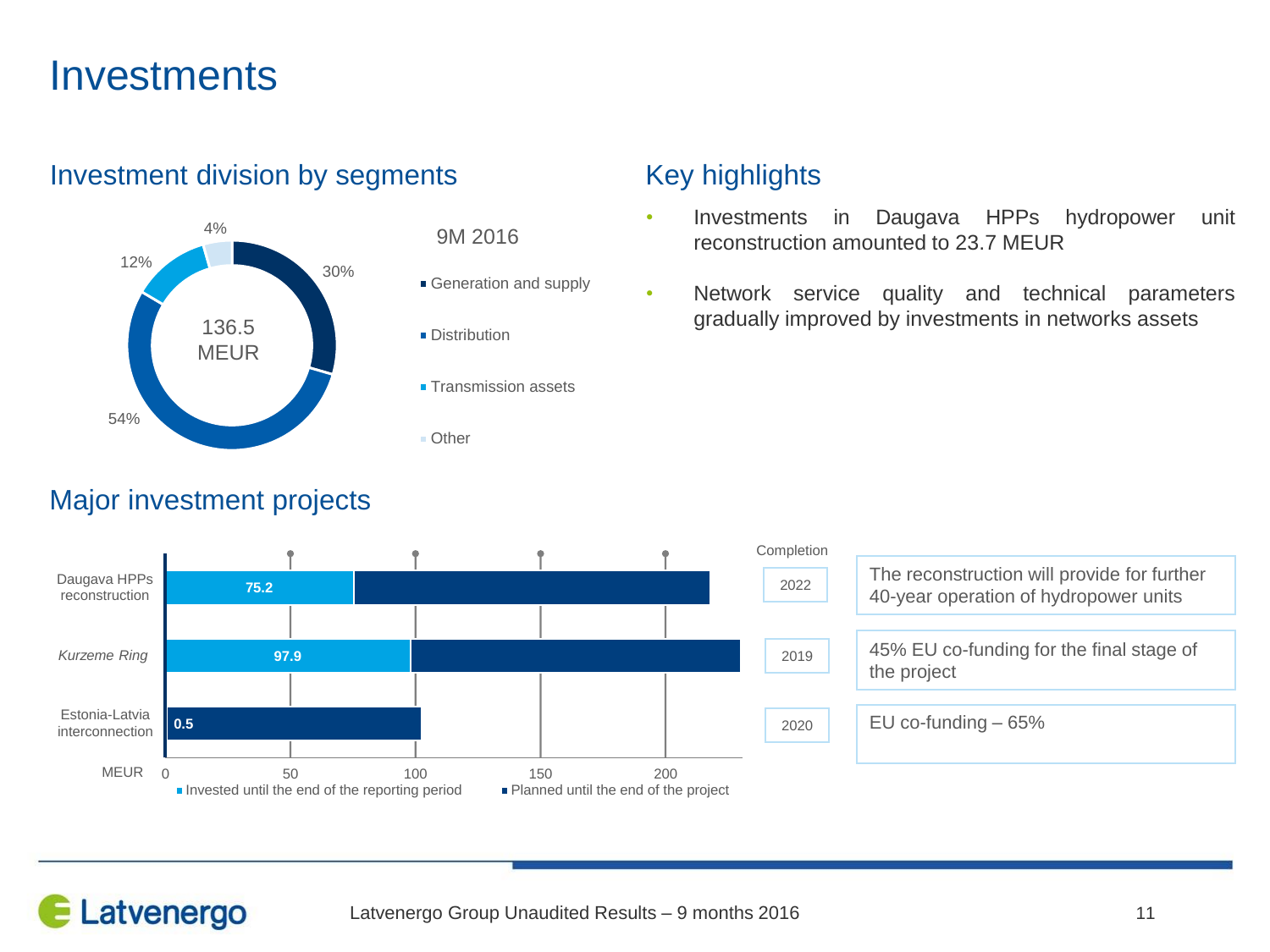# Funding

### *Green* bond issue programme successfully completed

- On 14 April 2016, green bonds in the amount of 25 MEUR were issued, thus completing the second bond offering programme of 100 MEUR
- Total amount of bonds issued reached 205 MEUR
- In October, *Moody's* assigned highest Green Bond Assessment grade – GB1 (excellent)
- *Moody's* credit rating Baa2 (stable)
- Capital ratio 59%

### Bonds represent ¼ of total borrowings Loan portfolio figures



### Debt repayment schedule



|                                           | 30.09.2016 |
|-------------------------------------------|------------|
| Share of fixed interest rate*             | 60%        |
| Duration                                  | 2.4 years  |
| Effective weighted average interest rate* | 1.7%       |

\* with interest rate swaps

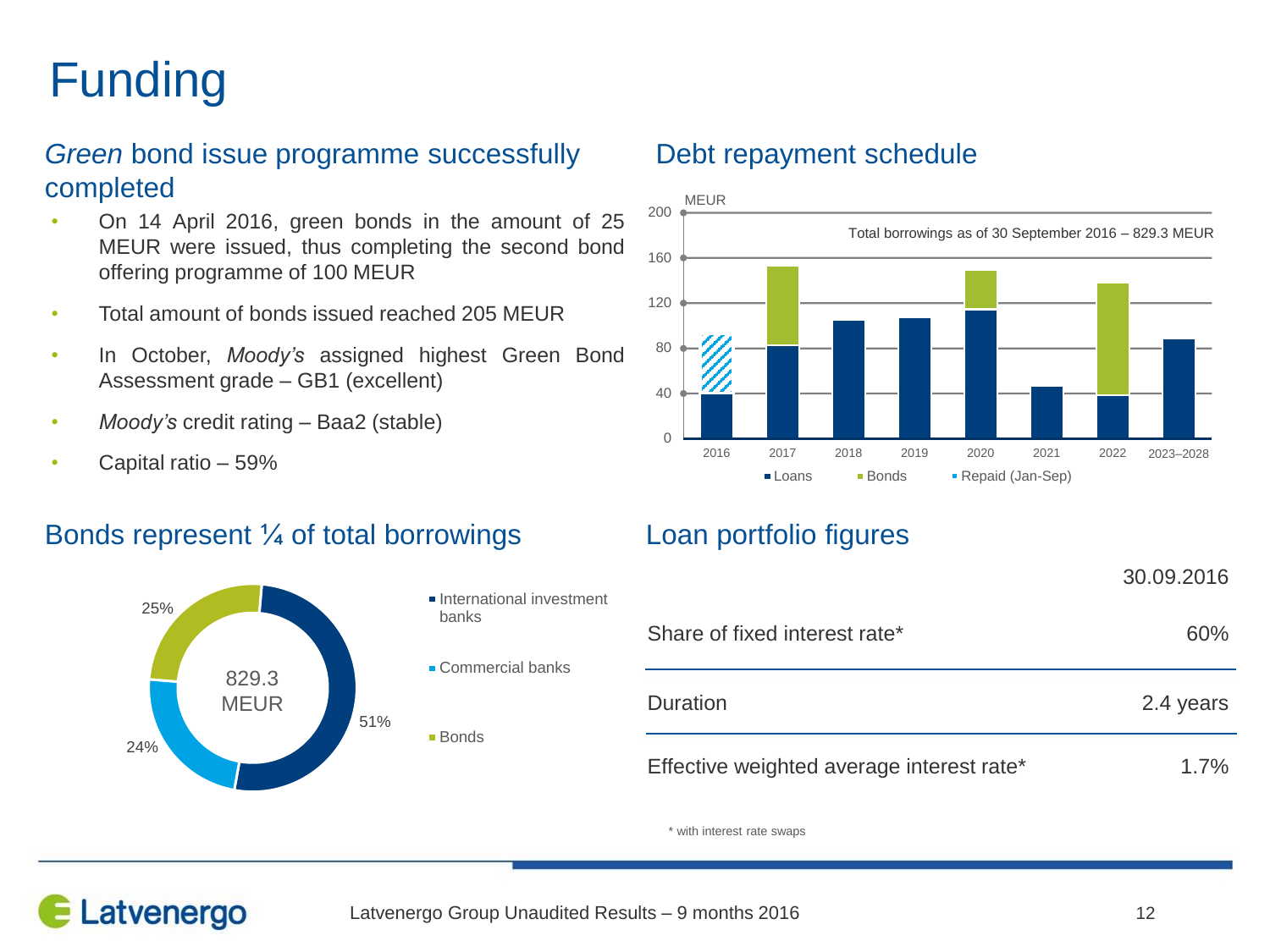# Agenda

## Group Profile

## Financials 9M 2016

Current Issues

Latvenergo Group Strategy ▶

Q&A

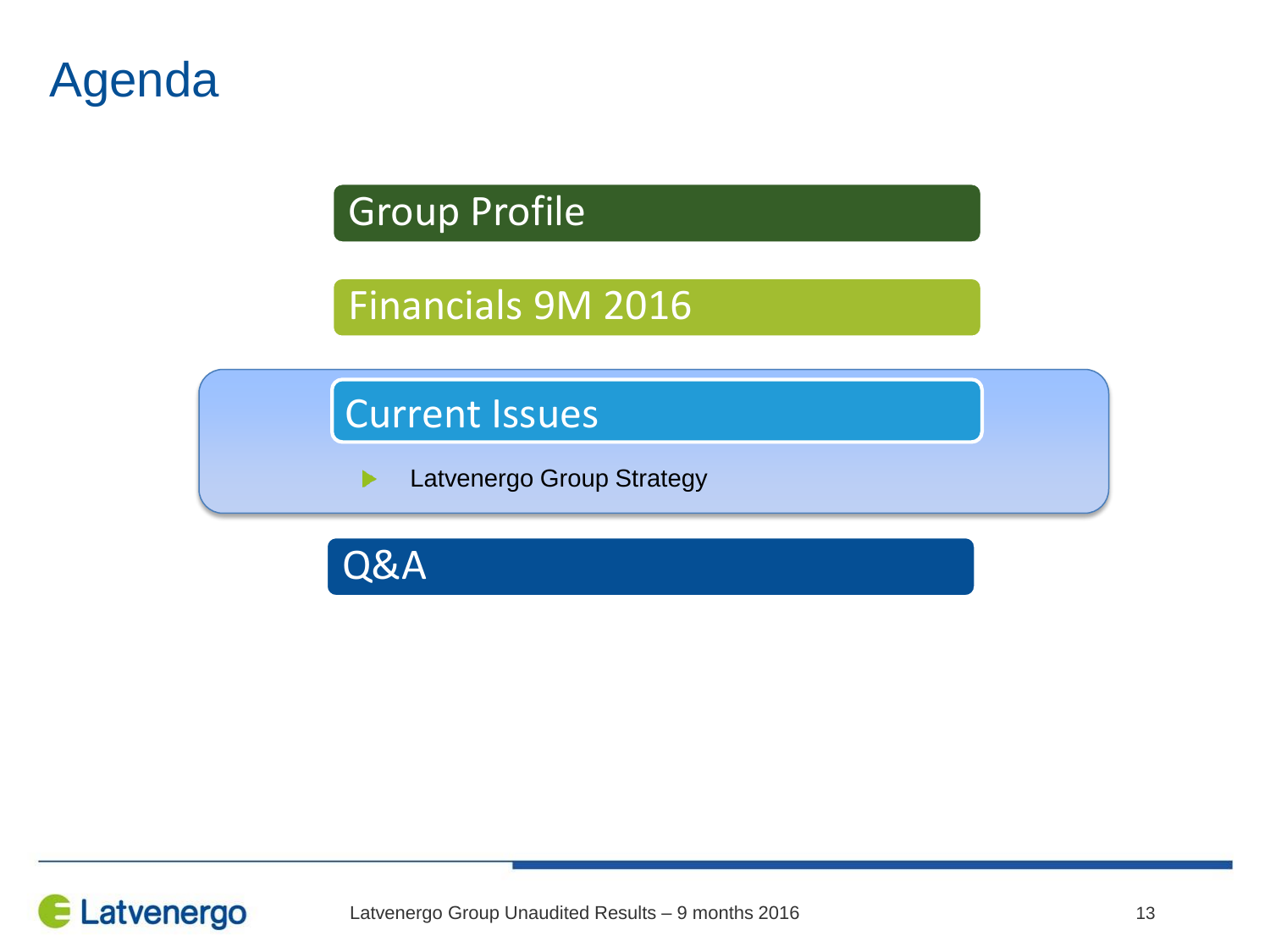# Latvenergo Group Strategy

## Strategy 2017–2022

- Designed in response to major challenges in domestic Baltic energy market
- Development process involved industry and operating environment analysis, evaluation of business opportunities, engagement of experts and stakeholders

### Strategic objectives **Financial** targets

- Strengthening of market position in local markets, meanwhile considering a geographic and/or product/service expansion
- Development of generation portfolio that fosters synergy with trade and promotes value increase of the Group
- Development of a customer-driven, functional, safe and efficient power network

| <b>Target group</b> | <b>Ratio</b>          | <b>Year 2022</b> |
|---------------------|-----------------------|------------------|
| Profitability       | Return on equity      | $>6\%$           |
| Capital structure   | Net debt to equity    | < 50%            |
|                     | Net debt to EBITDA    | $<$ 3 $\times$   |
| Dividend policy     | Dividend payout ratio | $> 80\%$         |

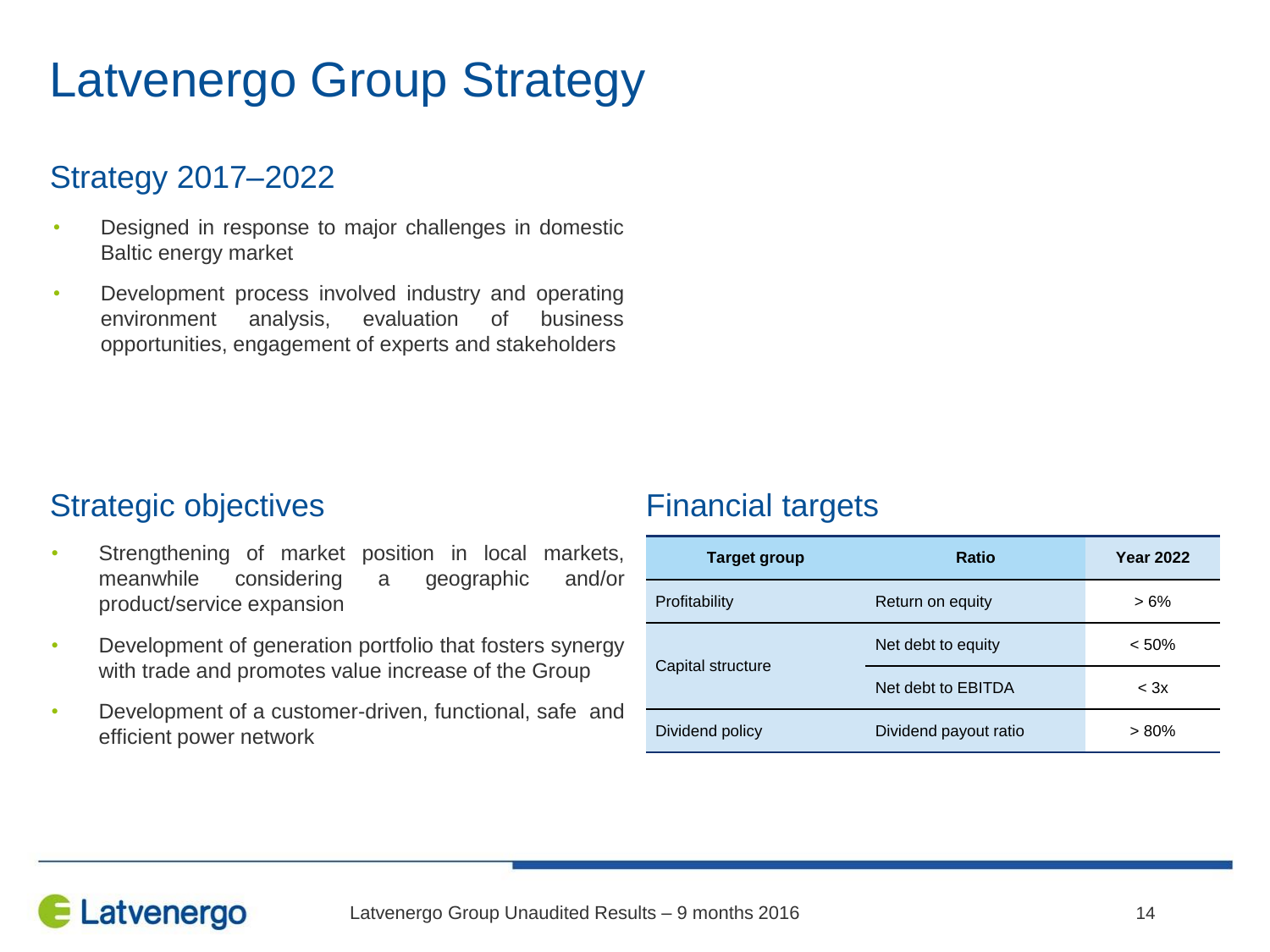# Q&A

### or send to:

E-mail: investor.relations@latvenergo.lv

Website: www.latvenergo.lv

### **Latvenergo AS**

P. Brieža iela 12, Riga, LV-1230, Latvia



/Latvenergo



/Latvenergo



/Latvenergo



/Latvenergo video channel



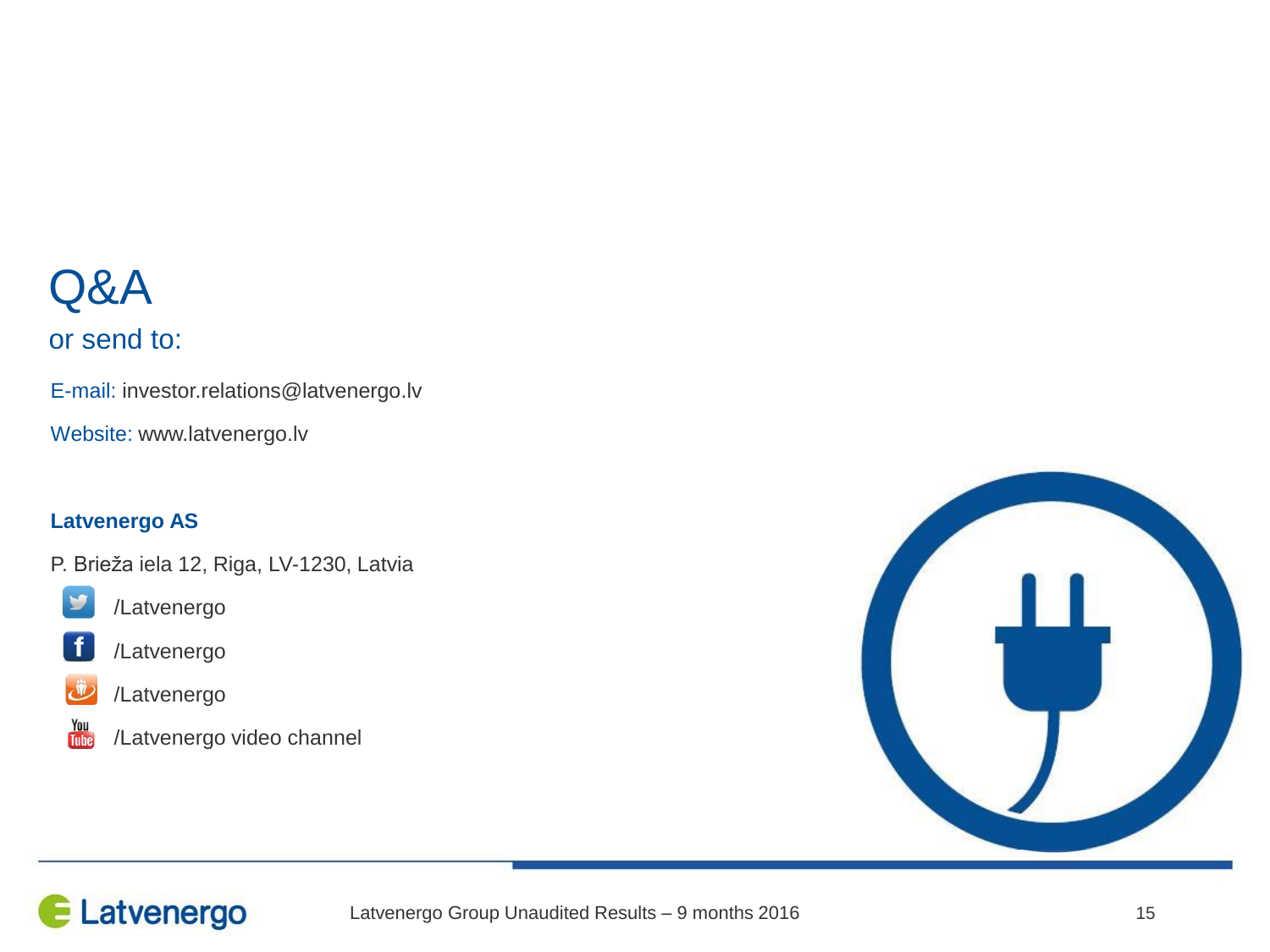# Consolidated Statement of Profit or Loss\*

|                                                                                                     | 01/01-30/09/2016 | 01/01-30/09/2015 |
|-----------------------------------------------------------------------------------------------------|------------------|------------------|
|                                                                                                     | <b>EUR'000</b>   | <b>EUR'000</b>   |
| Revenue                                                                                             | 678,203          | 685,945          |
| Other income                                                                                        | 4,904            | 3,630            |
| Raw materials and consumables used                                                                  | (274, 874)       | (336, 343)       |
| Personnel expenses                                                                                  | (72, 754)        | (71, 151)        |
| Depreciation, amortisation and impairment of intangible assets and property,<br>plant and equipment | (171, 370)       | (149, 040)       |
| Other operating expenses                                                                            | (47, 338)        | (45, 873)        |
| <b>Operating profit</b>                                                                             | 116,771          | 87,168           |
| Finance income                                                                                      | 1,788            | 2,192            |
| Finance costs                                                                                       | (10, 935)        | (14, 557)        |
| <b>Profit before tax</b>                                                                            | 107,624          | 74,803           |
| Income tax                                                                                          | (13, 308)        | (6,208)          |
| Profit for the period                                                                               | 94,316           | 68,595           |



\* Unaudited Interim Condensed Consolidated Financial Statements. Prepared in accordance with the IFRS as adopted by the EU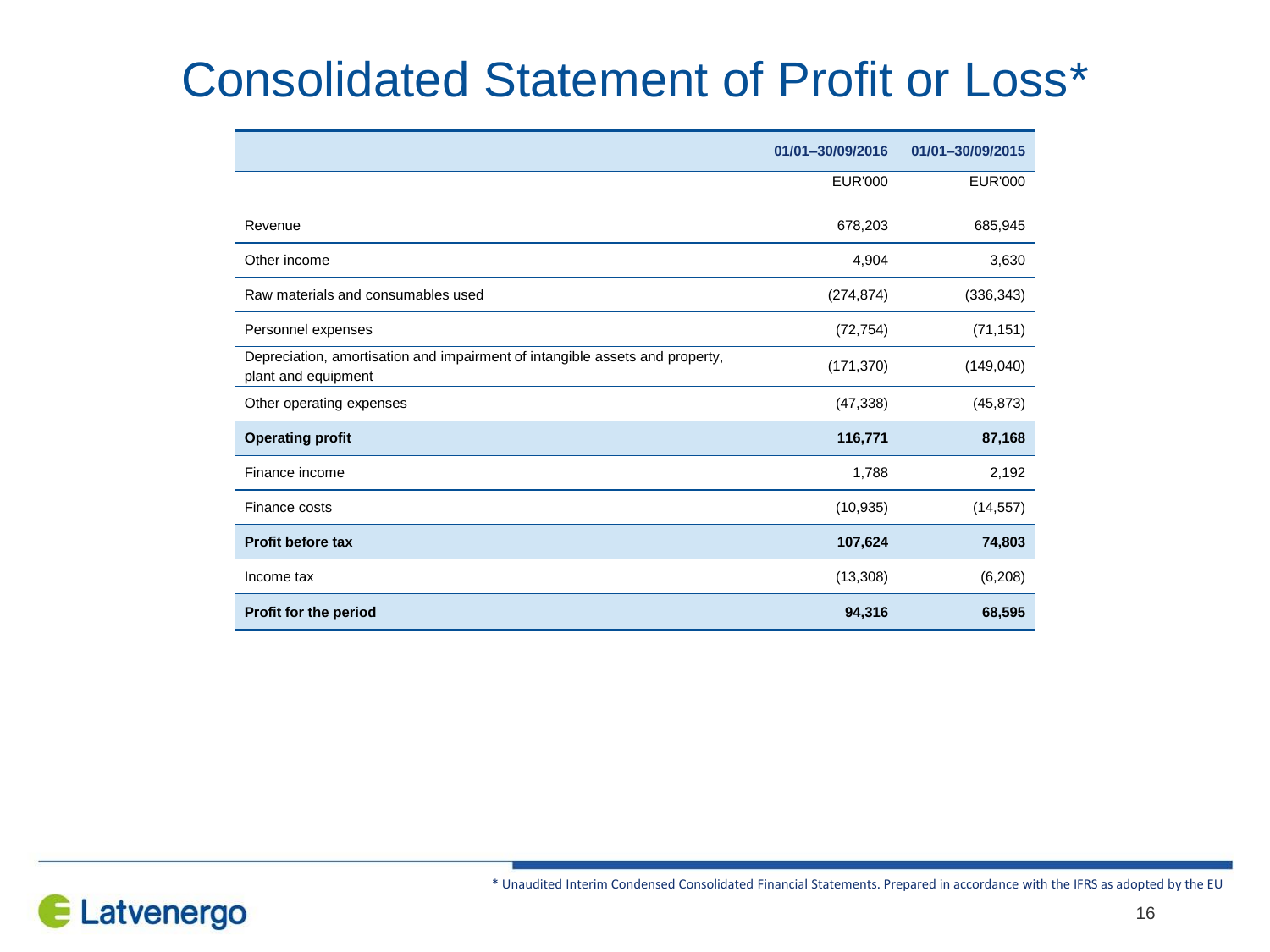# Consolidated Statement of Financial Position\*

|                                                             | 30/09/2016         | 31/12/2015         |
|-------------------------------------------------------------|--------------------|--------------------|
|                                                             | <b>EUR'000</b>     | <b>EUR'000</b>     |
| <b>ASSETS</b>                                               |                    |                    |
| <b>Non-current assets</b>                                   |                    |                    |
| Intangible assets and property, plant and equipment         | 3,052,743          | 3,090,661          |
| Investment property                                         | 731                | 696                |
| Non-current financial investments                           | 41                 | 41                 |
| Investments in held-to-maturity financial assets            | 17,046             | 20,609             |
| Other non-current receivables                               | 1.281              | 1.712              |
| <b>Total non-current assets</b>                             | 3,071,842          | 3,113,719          |
| <b>Current assets</b>                                       |                    |                    |
|                                                             | 32.264             | 24.791             |
| Inventories<br>Trade receivables and other receivables      | 245,550            | 266,460            |
| Investments in held-to-maturity financial assets            | 3.521              | 7.859              |
| Derivative financial instruments                            | 5,123              |                    |
|                                                             |                    |                    |
| Cash and cash equivalents<br><b>Total current assets</b>    | 206,291<br>492.749 | 104,543<br>403,653 |
| <b>TOTAL ASSETS</b>                                         | 3,564,591          | 3,517,372          |
|                                                             |                    |                    |
| <b>EQUITY</b>                                               |                    |                    |
| Share capital                                               | 1,288,531          | 1,288,531          |
| Reserves                                                    | 667,340            | 669,596            |
| Retained earnings                                           | 148,393            | 131,662            |
| Equity attributable to equity holders of the Parent Company | 2,104,264          | 2,089,789          |
| Non-controlling interests                                   | 6,248              | 6,913              |
| <b>Total equity</b>                                         | 2,110,512          | 2,096,702          |
| <b>LIABILITIES</b>                                          |                    |                    |
| <b>Non-current liabilities</b>                              |                    |                    |
| <b>Borrowings</b>                                           | 752,549            | 714,291            |
| Deferred income tax liabilities                             | 268,937            | 273,987            |
| Provisions                                                  | 16,541             | 15,984             |
| Derivative financial instruments                            | 10,224             | 8,291              |
| Other liabilities and deferred income                       | 194,475            | 196,386            |
| <b>Total non-current liabilities</b>                        | 1,242,726          | 1,208,939          |
|                                                             |                    |                    |
| <b>Current liabilities</b>                                  |                    |                    |
| Trade and other payables                                    | 130,464            | 121,256            |
| <b>Borrowings</b>                                           | 76,739             | 83,192             |
| Derivative financial instruments                            | 4,150              | 7,283              |
| <b>Total current liabilities</b>                            | 211,353            | 211,731            |
| <b>Total liabilities</b>                                    | 1,454,079          | 1,420,670          |
| <b>TOTAL EQUITY AND LIABILITIES</b>                         | 3,564,591          | 3,517,372          |

\* Unaudited Interim Condensed Consolidated Financial Statements. Prepared in accordance with the IFRS as adopted by the EU